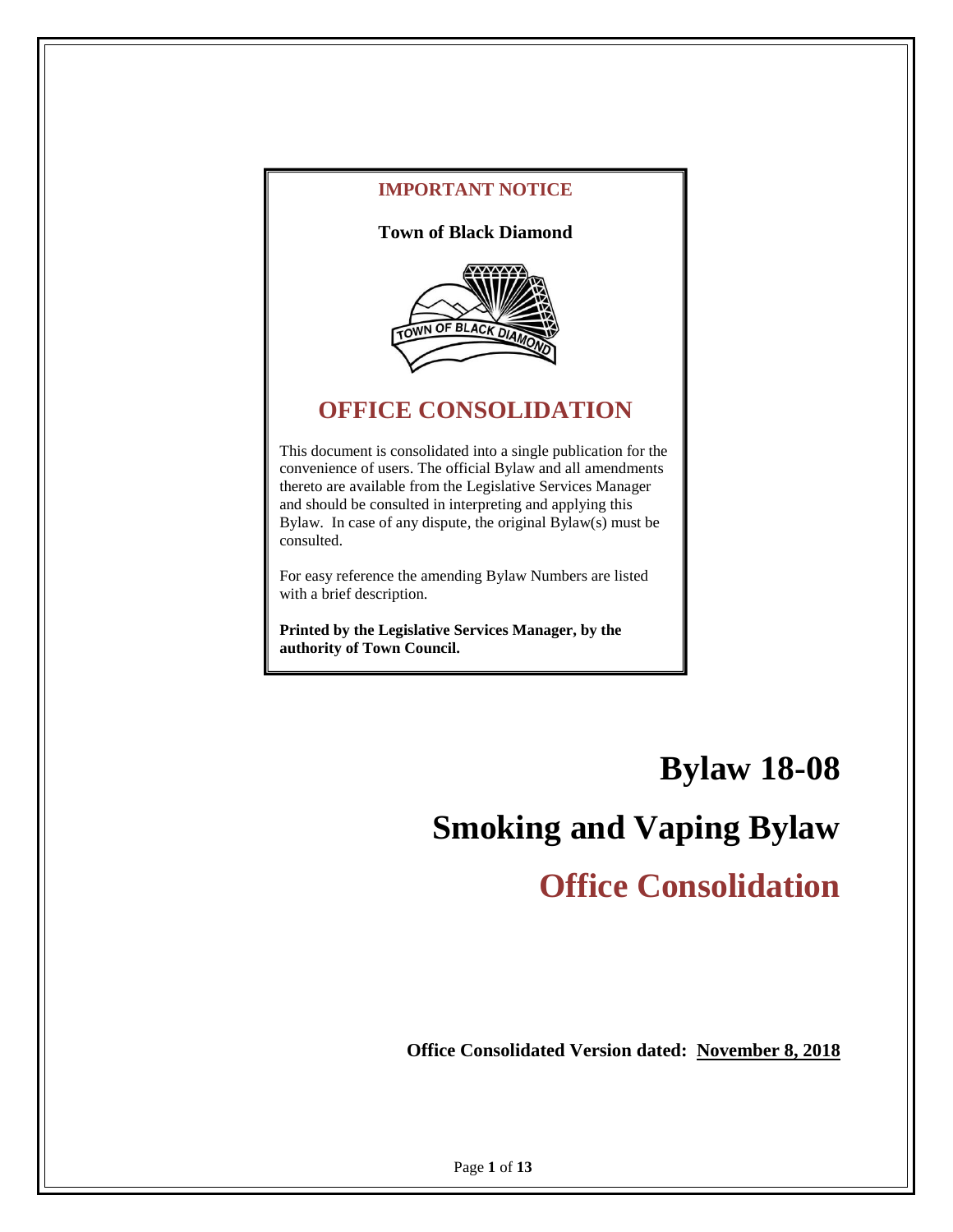# **Includes Amending Bylaws:**

| Bylaw $#$ | <b>Description/Purpose</b>                                                                                                   | 3rd Reading Date |
|-----------|------------------------------------------------------------------------------------------------------------------------------|------------------|
| $18-10$   | Remove "Highways" from 3.18 Outdoor Public Place, amend<br>section 4.3 for clarity, add section 4.5 sampling in a vape shop. | November 7, 2018 |
|           |                                                                                                                              |                  |
|           |                                                                                                                              |                  |
|           |                                                                                                                              |                  |
|           |                                                                                                                              |                  |
|           |                                                                                                                              |                  |
|           |                                                                                                                              |                  |
|           |                                                                                                                              |                  |
|           |                                                                                                                              |                  |
|           |                                                                                                                              |                  |
|           |                                                                                                                              |                  |
|           |                                                                                                                              |                  |
|           |                                                                                                                              |                  |
|           |                                                                                                                              |                  |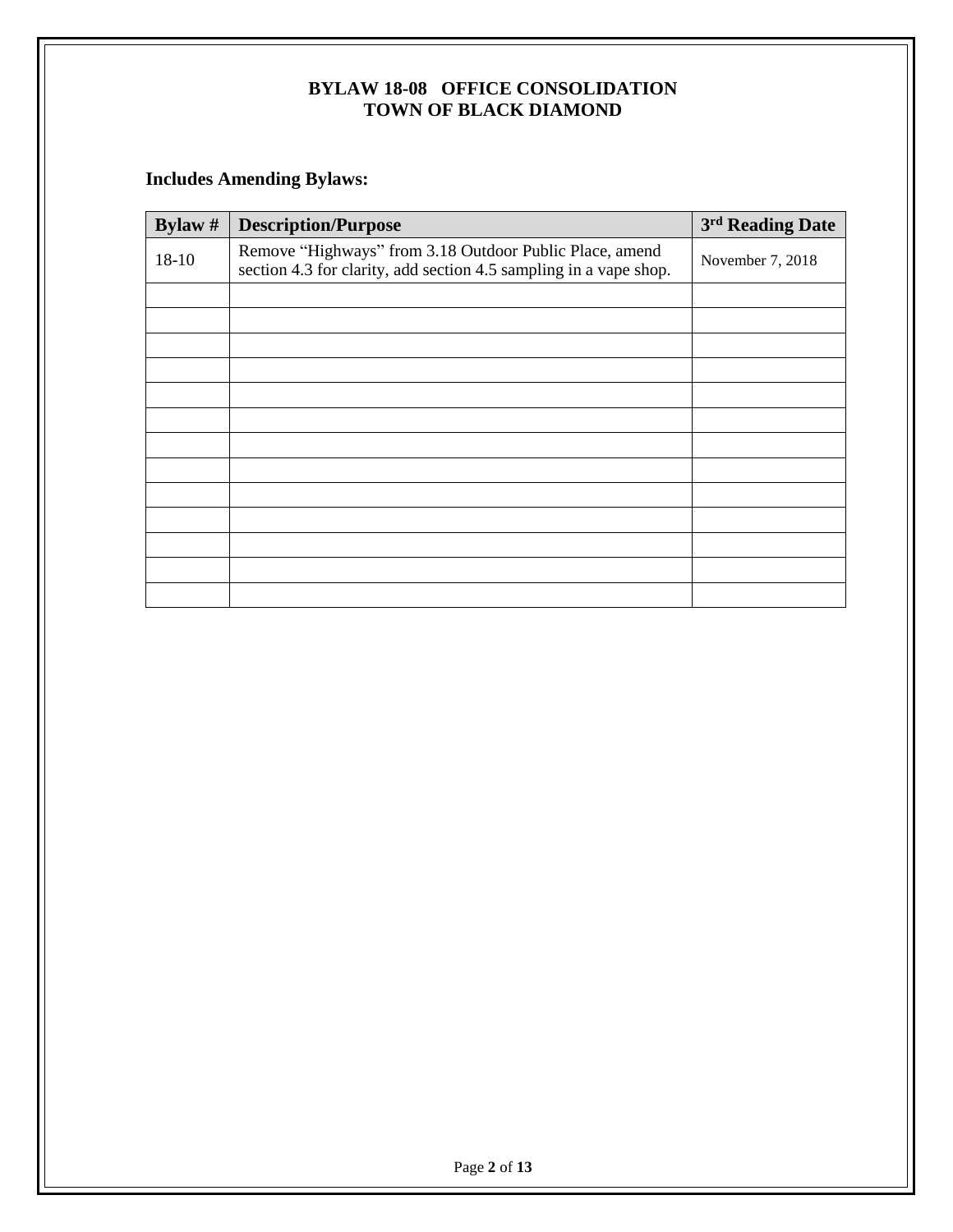# **A BYLAW TO REGULATE SMOKING IN PUBLIC PLACES AND WORKPLACES WITHIN THE TOWN OF BLACK DIAMOND, IN THE PROVINCE OF ALBERTA.**

**WHEREAS**, the *Municipal Government Act*, R.S.A. 2000, c. M-26, and amendments thereto, provides that a Council may pass a Bylaw for municipal purposes respecting the safety, health and welfare of people and the protection of people and property, activities and things in, on or near a Public place or a place that is open to the Public, and Persons engaged in business, business activities and businesses in the municipality;

**AND WHEREAS**, the Council wishes to exercise its authority pursuant to the *Municipal Government Act* by limiting the effects of known health hazards and the nuisance or discomfort from Secondhand Smoke by regulating Smoking in Public Places and Workplaces;

**NOW THEREFORE** the Council of the Town of Black Diamond, in the Province of Alberta, duly assembled, hereby enacts as follows:

# <span id="page-2-0"></span>**1. TITLE**

**1.1.** This Bylaw may be cited as the "Smoking and Vaping Bylaw".

# <span id="page-2-1"></span>**2. CONTENTS**

| $\overline{1}$ . |  |
|------------------|--|
| 2.               |  |
| 3.               |  |
| 4.               |  |
| -5.              |  |
| 6.               |  |
| 7.               |  |
| 8.               |  |
| 9.               |  |
|                  |  |

# <span id="page-2-2"></span>**3. DEFINITIONS**

- **3.1.** "*Act*" means the *Municipal Government Act*, R.S.A. 2000 c. M-26, as amended;
- **3.2.** "*Building*" means anything constructed or place on, in, over or under land, whether permanent or temporary, into which a Person could enter;
- **3.3.** "*Bylaw*" means a Bylaw of the Town;
- **3.4.** "*Chief Administrative Officer*" or "*CAO*" means the Person appointed to the position of Chief Administrative Officer by Council;
- **3.5.** "*Cannabis*" has the meaning given to it in the *Cannabis Act*, SC 2018, c. 16, as amended;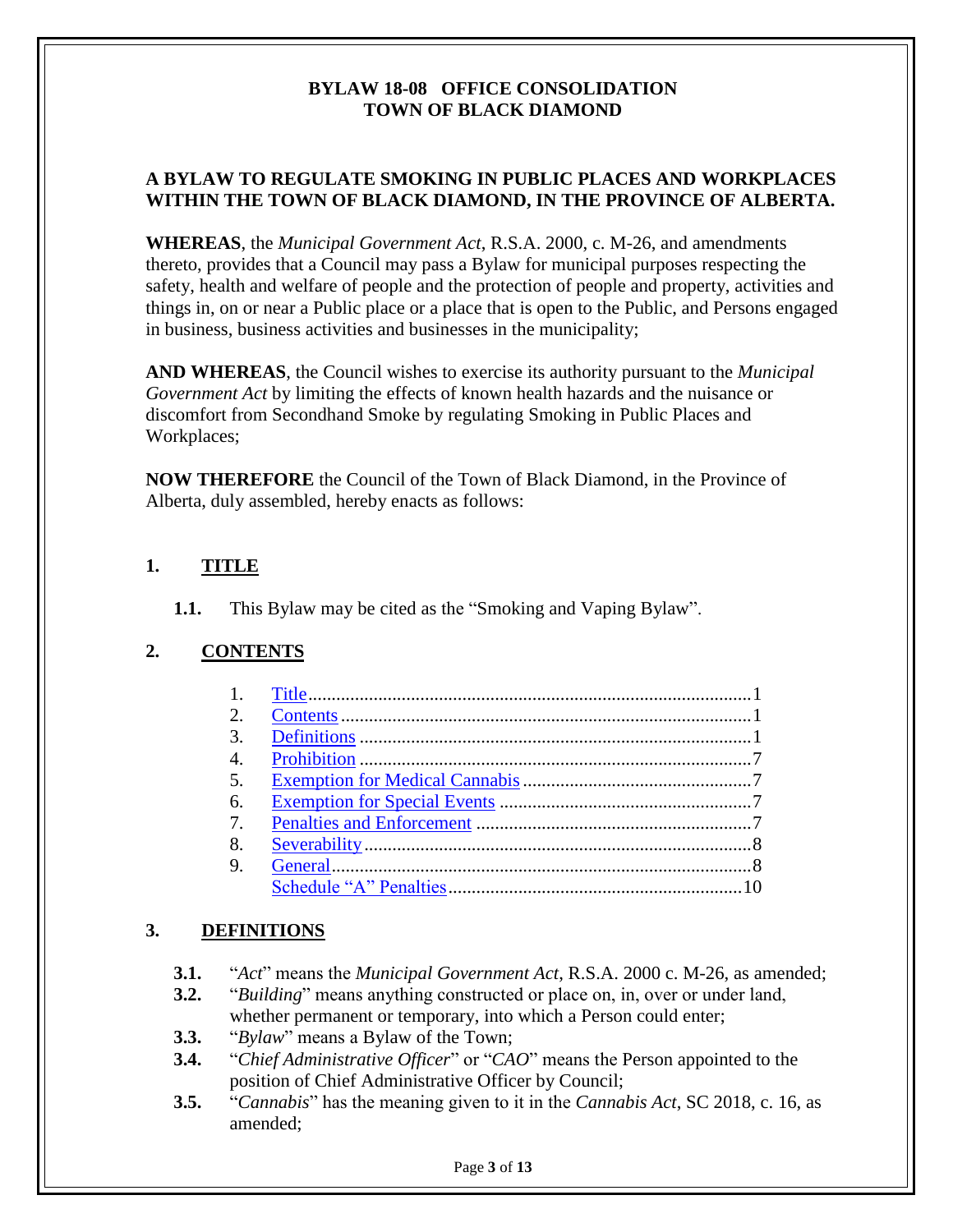- **3.6.** "*Common Area*" means any areas forming part of a Private Residence, Building or structure that are deemed to be a Public Building and include but are not limited to:
	- **a)** patios;
	- **b)** pools;
	- **c)** recreational areas;
	- **d)** washrooms;
	- **e)** corridors;
	- **f)** reception areas;
	- **g)** elevators;
	- **h)** escalators;
	- **i)** foyers;
	- **j)** hallways;
	- **k)** stairways;
	- **l)** lobbies;
	- **m)** laundry rooms; or
	- **n)** enclosed parking garages;
- **3.7.** "*Council*" means the Council of the Town of Black Diamond;
- **3.8.** "*Designated Public Place*" means any:
	- **a)** Municipal Building and the area within 5 metres of an entrance or exit to any Municipal Building;
	- **b)** Public Building and the area within 5 metres of an entrance or exit to any Public Building
	- **c)** Workplace and the area within 5 metres of an entrance or exit to any Workplace;
	- **d)** Public Sidewalk and area within 5 metres of a Public Sidewalk;
	- **e)** Public Pathway and area within 5 metres of a Public Pathway;
	- **f)** Outdoor Public Event;
	- **g)** Outdoor Public Place;
	- **h)** Public Transportation Vehicle; or
	- **i)** Public Transportation Vehicle Shelter;
- **3.9.** "*Employee*" means any Person who performs work for or supplies any services to any Employer;
- **3.10.** "*Employer*" means any Person who, as the owner, Proprietor, manager, superintendent or overseer of an activity, business, work, trade, occupation or professions, has control over or direction of, or is directly or indirectly responsible for, the employment of a Person therein;
- **3.11.** "*Grandstand*" means a set of seats arranged in rising rows, sometimes covered by a roof, from which people can easily watch sports or other events;
- **3.12.** "*Greenspace"* means an area of grass, trees or other vegetation set apart for recreational or aesthetic purposes in an otherwise urban environment;
- **3.13.** "*Highway*" means any thoroughfare, street, road, trail, avenue, parkway, driveway, viaduct, lane, alley, square, bridge, causeway, trestleway or other place or any part of any of them, whether publicly or privately owned, that the public is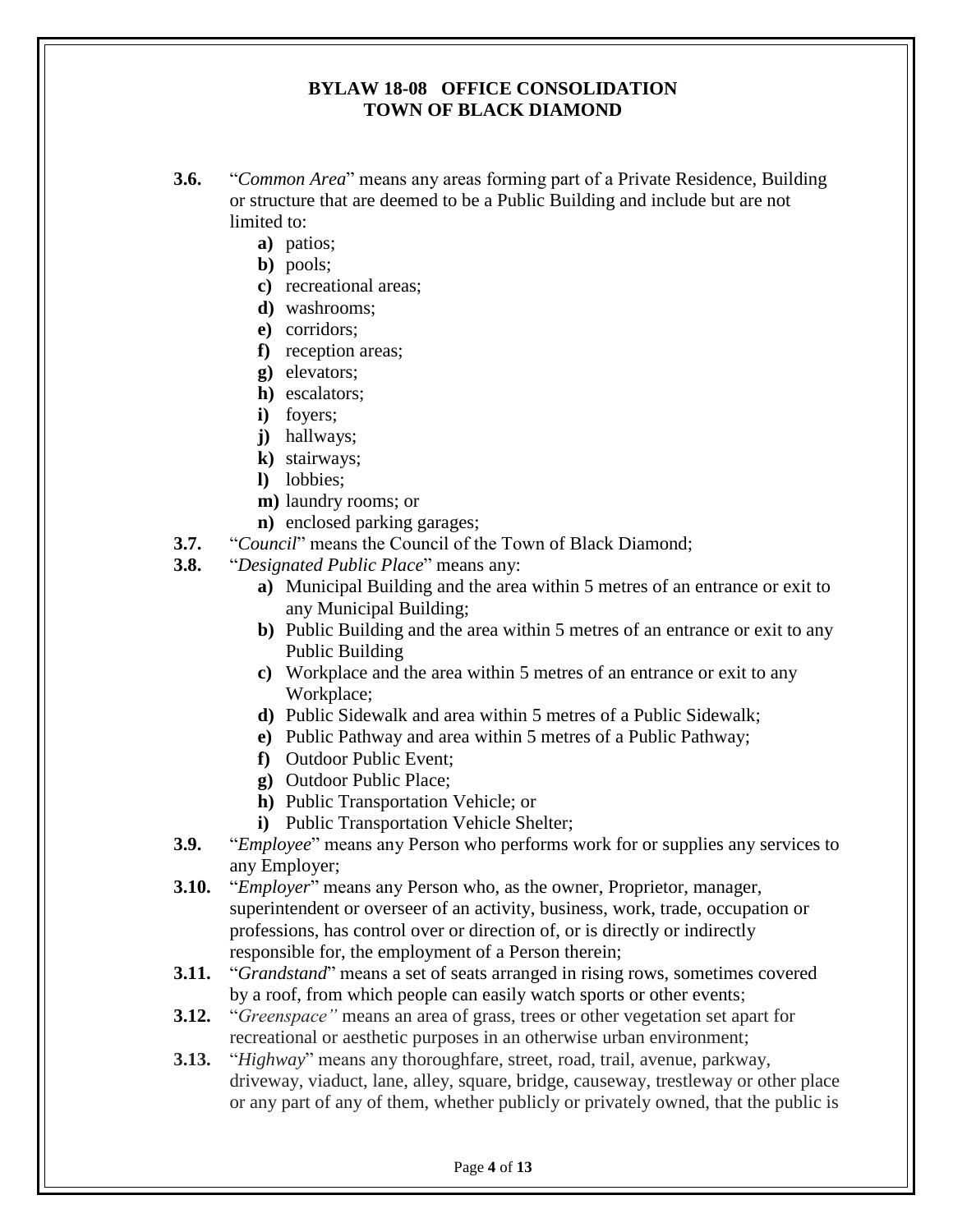ordinarily entitled or permitted to use for the passage or parking of vehicles and includes

- **a)** a sidewalk, including a boulevard adjacent to the sidewalk,
- **b)** if a ditch lies adjacent to and parallel with the roadway, the ditch, and
- **c)** if a Highway right of way is contained between fences or between a fence and one side of the roadway, all the land between the fences, or all the land between the fence and the edge of the roadway, as the case may be,

but does not include a place declared by regulation not to be a Highway;

- **3.14.** "*Minor*" means a Person under 18 years of age;
- **3.15.** "*Municipal Building*" means any Building owned, leased, operated or occupied by the Town;
- **3.16.** "*Outdoor Patio*" means any area outside of a Building intended for the consumption of food or beverages by patrons of any business providing such food or beverages, and includes:
	- **a)** any Public premises that is not fully contained within a Building; and
	- **b)** any outside extension of an eating or drinking establishment regardless of whether it is covered or not:
- **3.17.** "*Outdoor Public Event*" means any outdoor event requiring a municipal permit to which the Public is invited or permitted to attend, including but not limited to:
	- **a)** markets;
	- **b)** festivals;
	- **c)** fairs;
	- **d)** displays;
	- **e)** exhibitions;
	- **f)** fundraisers;
	- **g)** races;
	- **h)** concerts; or
	- **i)** parades;
- **3.18.** "*Outdoor Public Place*" means any outdoor location that is open to the Public from time to time, including but not limited to:
	- **a)** Outdoor Patios;
	- **b)** Grandstands;
	- **c)** Playgrounds;
	- **d)** Water Playgrounds;
	- **e)** Skate Parks;
	- **f)** Bicycle Parks;
	- **g)** Seasonal Multi-purpose Pads;
	- **h)** Sports Fields;
	- **i**) vacant municipally-owned lands;
	- **j)** Greenspaces;
- *18-10*
- **k)** pools; or **l)** beaches;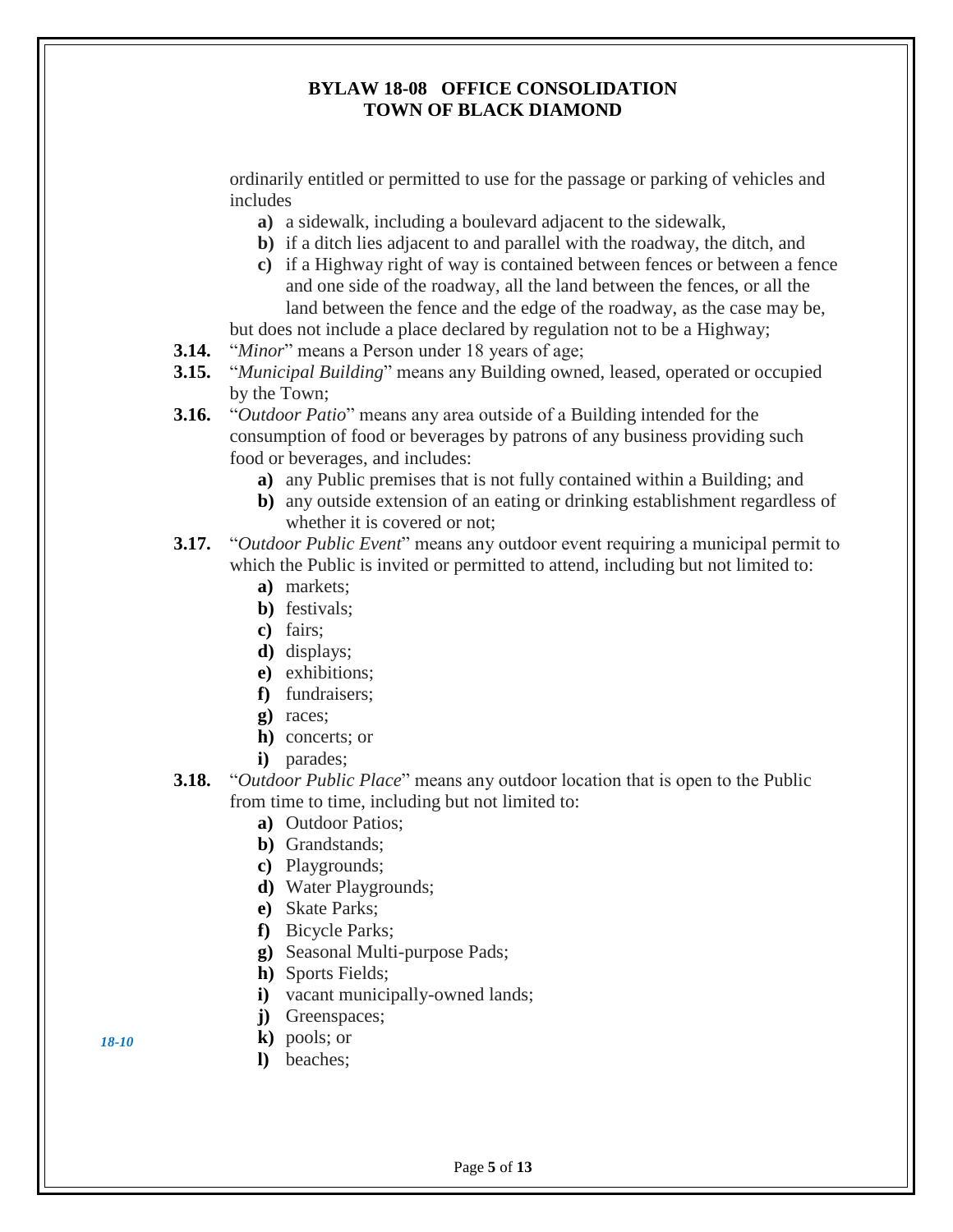- **3.19.** "*Peace Officer*" means:
	- **a)** a member of the Royal Canadian Mounted Police;
	- **b)** a Community Peace Officer duly appointed by the Solicitor General of Alberta;
	- **c)** a Bylaw Enforcement Officer duly appointed by the Town of Black Diamond to enforce Bylaws of the Town;
- **3.20.** "*Person*" means any:
	- **a)** individual;
	- **b)** proprietorship;
	- **c)** corporation; or
	- **d)** society;
- **3.21.** "*Playground*" means an area designed for children to play in outside, especially at a school or in a park, and may contain structures designed for recreational use by children, such as swings, slides, games or other like apparatus;
- **3.22.** "*Private Residence*" means any self-contained living premise for domestic use with a separate private entrance from the exterior of the Building or from a common hall, lobby or stairway, except:
	- **a)** when a business is operated within a Private Residence, then a Private Residence is considered a Workplace during all hours of operation; and
	- **b)** when a Private Residence contains two or more Private Residences and includes Common Areas, then the Common Areas are considered a Public Building;
- **3.23.** "*Proprietor*" means the owner, or his agent or representative, of a Designated Public Place, and includes any Person in charge thereof or anyone who controls, governs or directs the activity carried on therein, and where applicable includes:
	- **a)** the Person who ultimately controls, governs or directs the activity carried on within any premises referred to in this Bylaw and includes the Person usually in charge thereof;
	- **b)** a Regional Health Authority Board appointed pursuant to the provisions of the *Regional Health Authorities Act*, RSA 2000, c R-10; and
	- **c)** the Board of Governors, Board of Trustees, or President of a Public school, private school, or post-secondary institution;
- **3.24.** "*Public*" means any Person other than the owner, lessee, Proprietor or Employer of a Building, structure or place;
- **3.25.** "*Public Building*" means any Building or structure to which the Public has access as of right or by invitation, express or implied, whether or not:
	- **a)** the Public has been invited;
	- **b)** the Public has access only at certain times, or from time to time;
	- **c)** the Public has access only if they are a member or accompanied by a member;
	- **d)** payment, membership or the performance of some formality is required prior to access;
	- **e)** a Proprietor has the right to exclude any particular Person;
	- **f)** the Public has access to only a portion of the Building or structure; or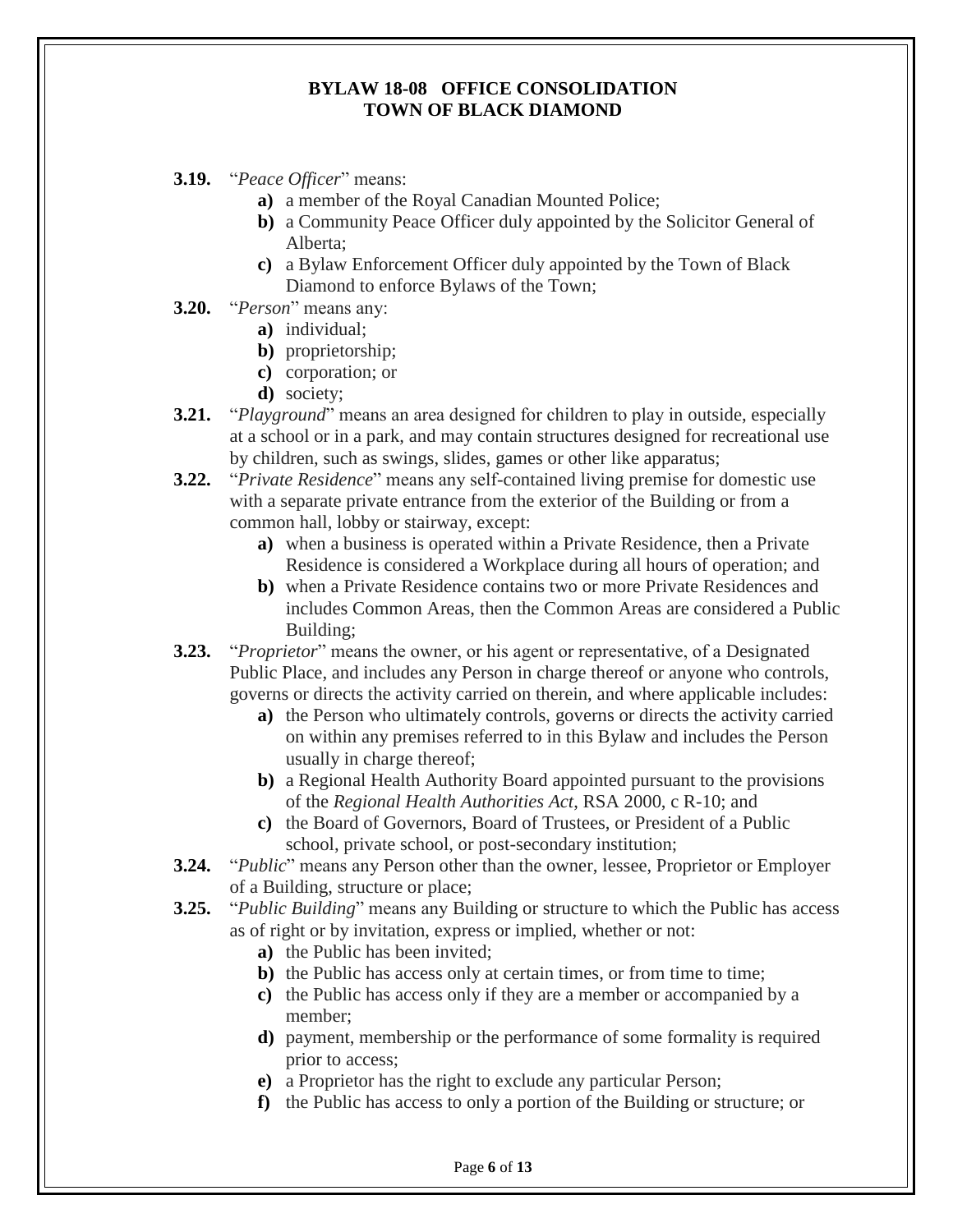- **g)** the Building or structure is a Private Residence if it contains two or more Private Residences and includes Common Areas;
- **3.26.** "*Public Sidewalk*" means that part of a Highway or open space especially adapted to the use of or ordinarily used by pedestrians;
- **3.27.** "*Public Pathway*" means a multi-purpose thoroughfare accessible to the Public which may be improved by asphalt, concrete, brick, stone, shale, gravel or any other surface treatment whether or not it is located in an open space, and includes any bridge or structure with which it is contiguous;
- **3.28.** "*Public Transportation Vehicle*" means a vehicle which is being used by a passenger or passengers or which is being offered for hire for a passenger or passengers, including but not limited to:
	- **a)** a school bus;
	- **b)** a bus;
	- **c)** a taxicab;
	- **d)** a limousine; or
	- **e)** other similar vehicles;
- **3.29.** "*Public Transportation Vehicle Shelter*" means any structure with a roof designed to protect a passenger from the elements while waiting for a Public Transportation Vehicle;
- **3.30.** "*Seasonal Multi-purpose Pad*" means a surface on which members of the Public are permitted to engage in physical activities, whether on payment of a fee or not, and includes, but is not limited to:
	- **a)** outdoor games or sports courts, such as basketball, tennis, etc.;
	- **b)** lakes;
	- **c)** ponds;
	- **d)** outdoor rinks; or
	- **e)** other ice support infrastructure;
- **3.31.** "*Secondhand Smoke*" means exhaled Smoke and the Smoke from lit cigarettes, cigars and pipes, or electronic smoking devices;
- **3.32.** "*Skate Park* or *Bicycle Park*" means an area designed and intended specifically for the use of one or more of the following:
	- **a)** skateboards;
	- **b)** bicycles;
	- **c)** in-line skates; or
	- **d)** similar devices;
- **3.33.** "*Smoke or Smoking*" means to inhale, exhale, burn, or have control over a lighted cigarette, cigar, pipe, hookah pipe, or other lighted or heated device or apparatus designed to burn, heat or vaporize tobacco, Cannabis, any other weed, or any other substance for the purpose of inhaling or tasting its emissions;
- **3.34.** "*Sports Field*" means an area designed and intended for use in a specific sporting event, including spectator seating areas, and includes, but is not limited to:
	- **a)** soccer pitches;
	- **b)** football fields;
	- **c)** rugby pitches;
	- **d)** baseball diamonds;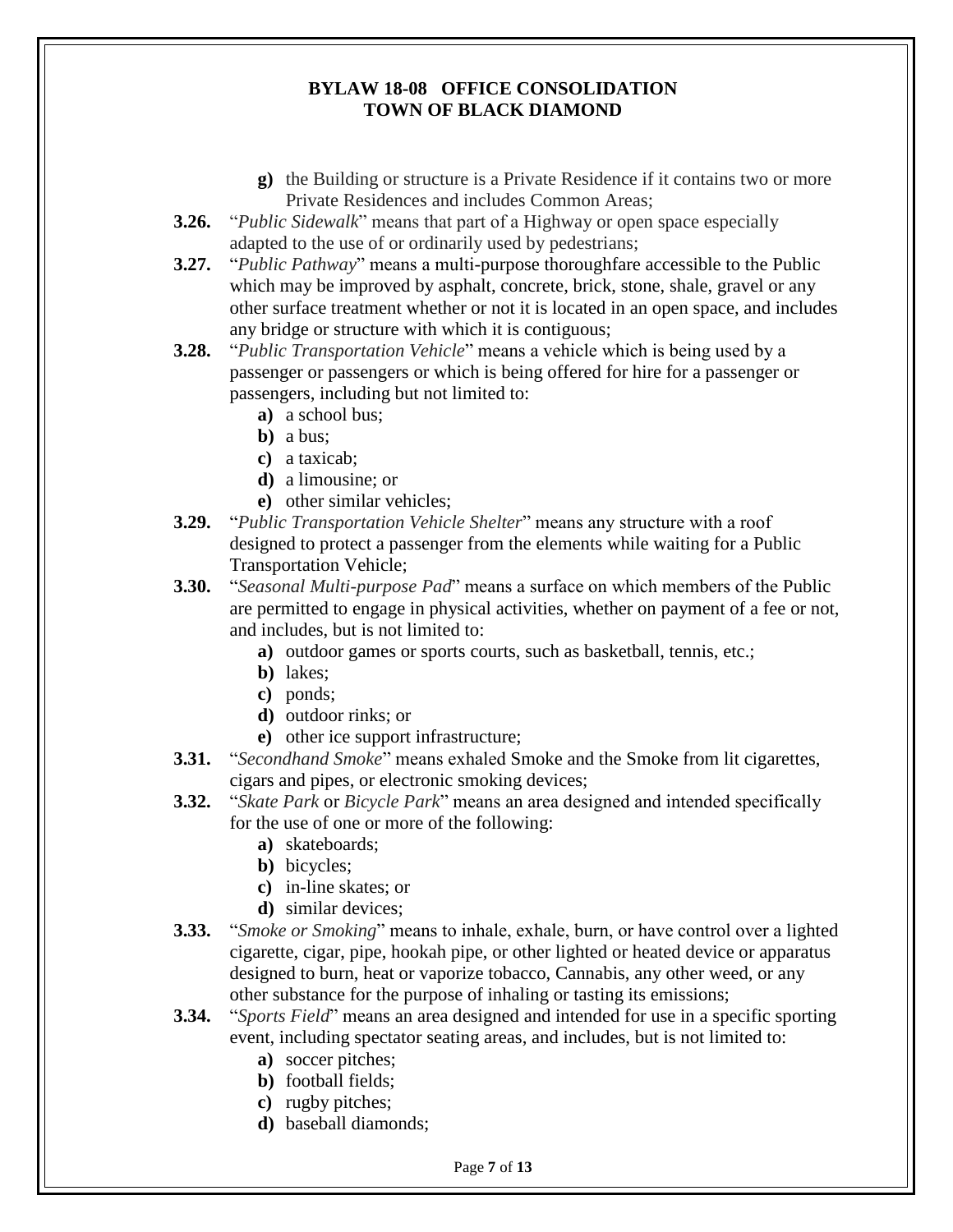- **e)** tennis courts; or
- **f)** other similar areas;
- **3.35.** "*Town*" means the Town of Black Diamond, a municipal corporation in the Province of Alberta, and where the contact so requires, means the area of land within the corporate boundaries thereof;
- **3.36.** "*Violation Tag*" means a notice or tag in a form as approved by the CAO, issued by the Town, allowing a voluntary payment option of a fine established under this Bylaw;
- **3.37.** "*Violation Ticket*" means a ticket issued pursuant to Part II of the *Provincial Offences Procedure Act*, RSA 2000, c P-34, and any amendments or regulations thereto;
- **3.38.** "*Water Playground*" means a structure or collection of structures designed and intended for recreational use by children that sprays or releases water;
- **3.39.** "*Workplace*" means any enclosed area of a Building, structure or area in which an Employee performs the duties of their employment, whether or not the Employee is employed by the Proprietor of the Building at which the Employee works, or whether or not members of the Public have access by right, or by express or implied invitation, and includes but is not limited to:
	- **a)** a Private Residence during any hours a business is operated from the Private Residence;
	- **b)** washrooms;
	- **c)** corridors;
	- **d)** lounges;
	- **e)** eating areas
	- **f)** Outdoor Patios;
	- **g)** reception areas;
	- **h)** elevators;
	- **i)** escalators;
	- **j)** foyers;
	- **k)** hallways;
	- **l)** stairways;
	- **m)** amenity areas;
	- **n)** lobbies;
	- **o)** laundry rooms;
	- **p)** Work Vehicles;
	- **q)** enclosed parking garages;
	- **r)** pedways;
	- **s)** bridges;
	- **t)** connecting stairways; or
	- **u)** other similar physically enclosed structures;
- **3.40.** "*Work Vehicle*" means a vehicle owned or leased by an Employer and used by Employees during the course of employment.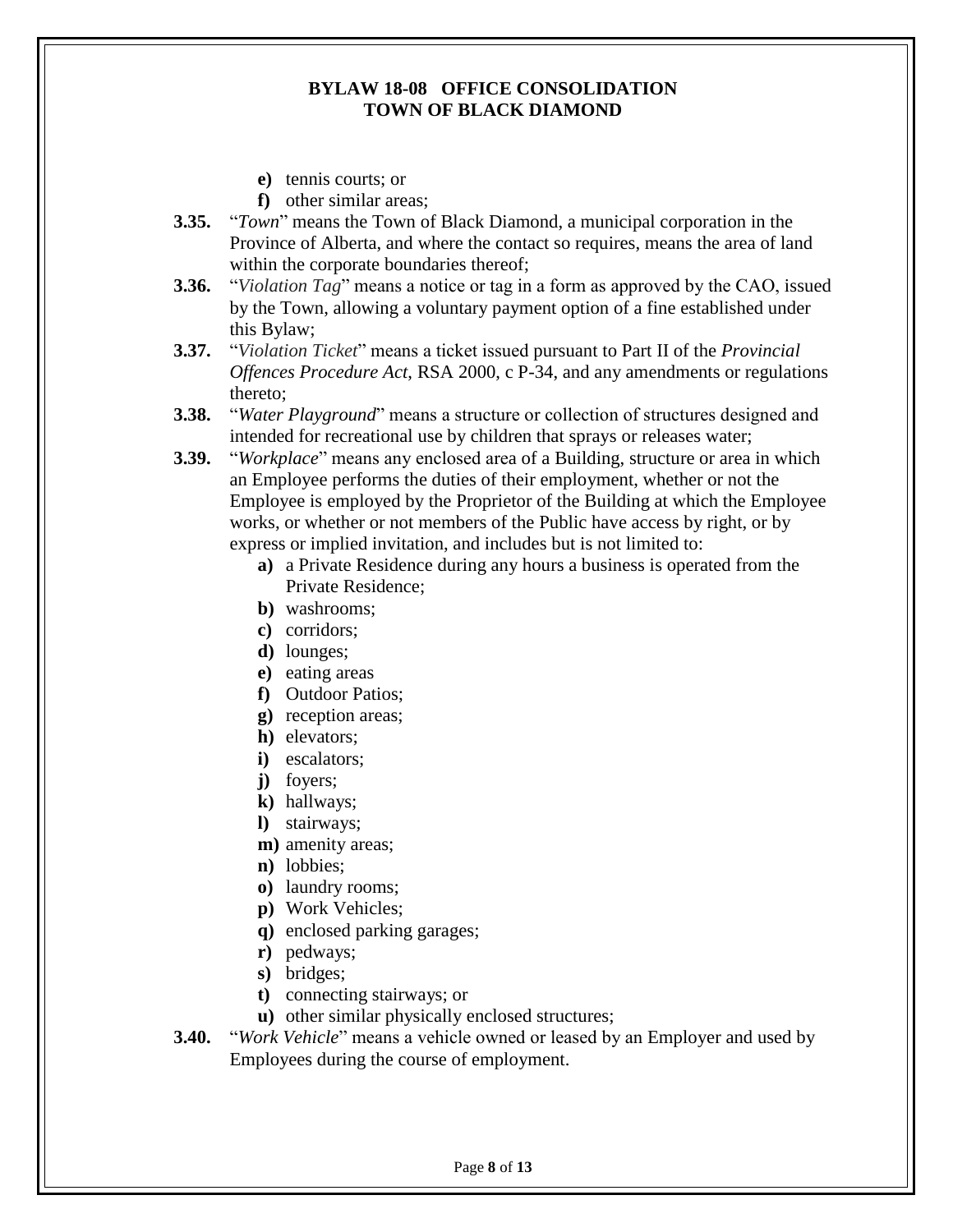# <span id="page-8-0"></span>**4. PROHIBITION**

- **4.1.** No Person shall Smoke in a Designated Public Place whether or not "No Smoking" signs are posted or visible.
- **4.2.** No Proprietor or Employer shall permit Smoking in a Designated Public Place whether or not "No Smoking" signs are posted or visible.
- **4.3.** No Person shall smoke in a vehicle in which a minor is present.
	- **4.4.** Notwithstanding sections 4.1 and 4.2, nothing in this Bylaw affects the rights of indigenous people respecting traditional aboriginal spiritual or cultural practices or ceremonies.
- **4.5.** Despite any other provision of this Bylaw a person may, inside an enclosed premises where the primary function of the premises is the sale of electronic smoking devices, use an electronic smoking device to sample a product, other than tobacco or cannabis, prior to purchase. *18-10*

# <span id="page-8-1"></span>**5. EXEMPTION FOR MEDICAL CANNABIS**

- **5.1.** Any Person who is authorized to possess Cannabis per a medical document issued pursuant to the Access to Cannabis for Medical Purposes Regulations, SOR/2016-230, and amendments thereto, is subject to this Bylaw.
- **5.2.** Any Person exempt pursuant to section 5.1 must, on demand of a Peace Officer, produce a copy of such Person's medical document.

# <span id="page-8-2"></span>**6. EXEMPTION FOR SPECIAL EVENTS**

- **6.1.** Notwithstanding section 4.1, a Person may Smoke non-cannabis products at an event for which the CAO has granted a permit.
- **6.2.** The CAO may impose conditions on any permit granted pursuant to Section 6.1.
- **6.3.** The CAO may suspend or revoke any permit issued pursuant to Section 6.1 if the CAO determines that a permit holder or any Person at an event for which a permit has been issued has contravened any federal or provincial legislation or any other municipal Bylaw.
- **6.4.** The holder of a permit issued pursuant to section 6.1 must ensure that:
	- **a)** the Smoking is only permitted in a designated area, separate and fenced off from the remainder of the event;
	- **b)** the sale of Cannabis is not permitted in the area designated for Smoking; and
	- **c)** any advertising or other materials relating to the promotion of Cannabis cannot be seen by Persons under the age of 18 years.

# <span id="page-8-3"></span>**7. PENALTIES AND ENFORCEMENT**

**7.1.** Any Person who contravenes any provision of this Bylaw is guilty of an office and is liable on summary conviction to a fine of not more than Ten Thousand (\$10,000) Dollars.

*18-10*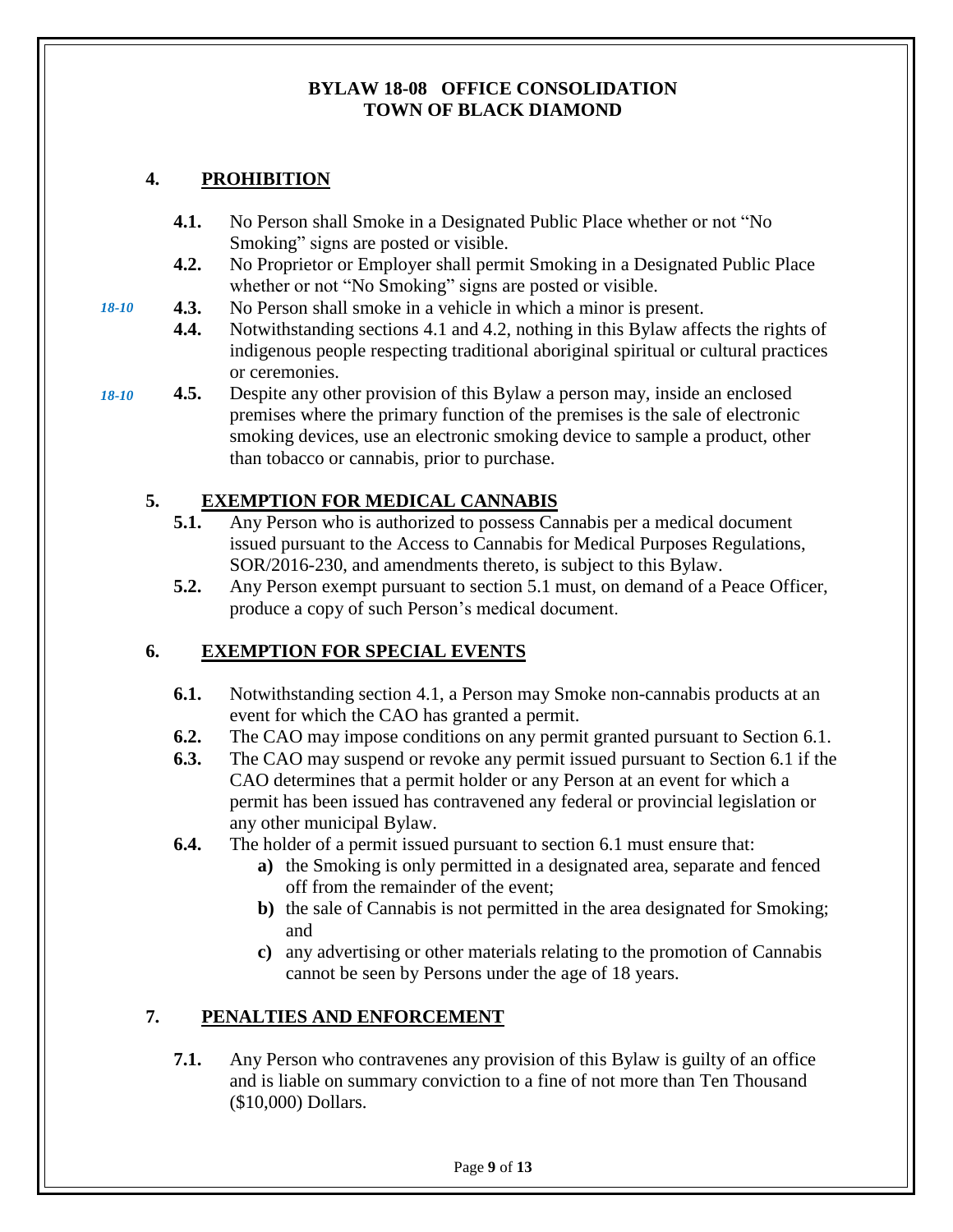- **7.2.** Where there is a specified penalty listed for an offence in Schedule "A" to this Bylaw that amount is the minimum specified penalty for the offence.
- **7.3.** In the case of an offence that is of a continuing nature, a contravention constitutes a separate offence in respect of each day or part of a day on which it continues.
- **7.4.** The levying and payment of any fine provided in this Bylaw shall not relieve a Person from the necessity of paying any fees, charges or costs from which that Person is liable under the provisions of this Bylaw or any other Bylaw.
- **7.5.** Any Peace Officer who has reasonable and probable grounds to believe that any Person has contravened any provision of this Bylaw may issue and serve:
	- **a)** a Violation Tag allowing a payment of the specified penalty to the Town; or
	- **b)** a Violation Ticket allowing payment according to the provisions of the *Provincial Offences Procedure Act*, RSA 2000, c P-34, and amendments thereto.
- **7.6.** Service of a Violation Tag will be sufficient if it is:
	- **a)** personally served: or
	- **b)** served by regular mail to the Person's last known mailing address.
- **7.7.** If a Violation Ticket is issued in respect to an offence, the Violation Ticket may:
	- **a)** specify the fine amount established by this Bylaw for the offence; or
	- **b)** require a Person to appear in Court without the alternative of making a voluntary payment.
- **7.8.** A Person who commits an offence may:
	- **a)** if a Violation Ticket is issued in respect of the offence; and
	- **b)** if the Violation Ticket specified the fine amount established by this Bylaw for the offence;

make a voluntary payment equal to the specified fine by delivering the Violation Ticket and the specified fine to the Provincial Courthouse specified on the Violation Ticket.

# <span id="page-9-0"></span>**8. SEVERABILITY**

**8.1.** It is the intention of the Council of the Town of Black Diamond that each section of this Bylaw should be considered as being separate and severable from all other sections. Should any section or part of this Bylaw be found to have been improperly enacted, then such section or part shall be regarded as being severable from the rest of this Bylaw and that the Bylaw remaining after such severance shall be effective and enforceable.

# <span id="page-9-1"></span>**9. GENERAL**

- **9.1.** Any Person who contravenes any provision of this Bylaw by:
	- **a)** doing any act or thing which the Person is prohibited from doing; or
	- **b)** failing to do any act or thing the Person is required to do;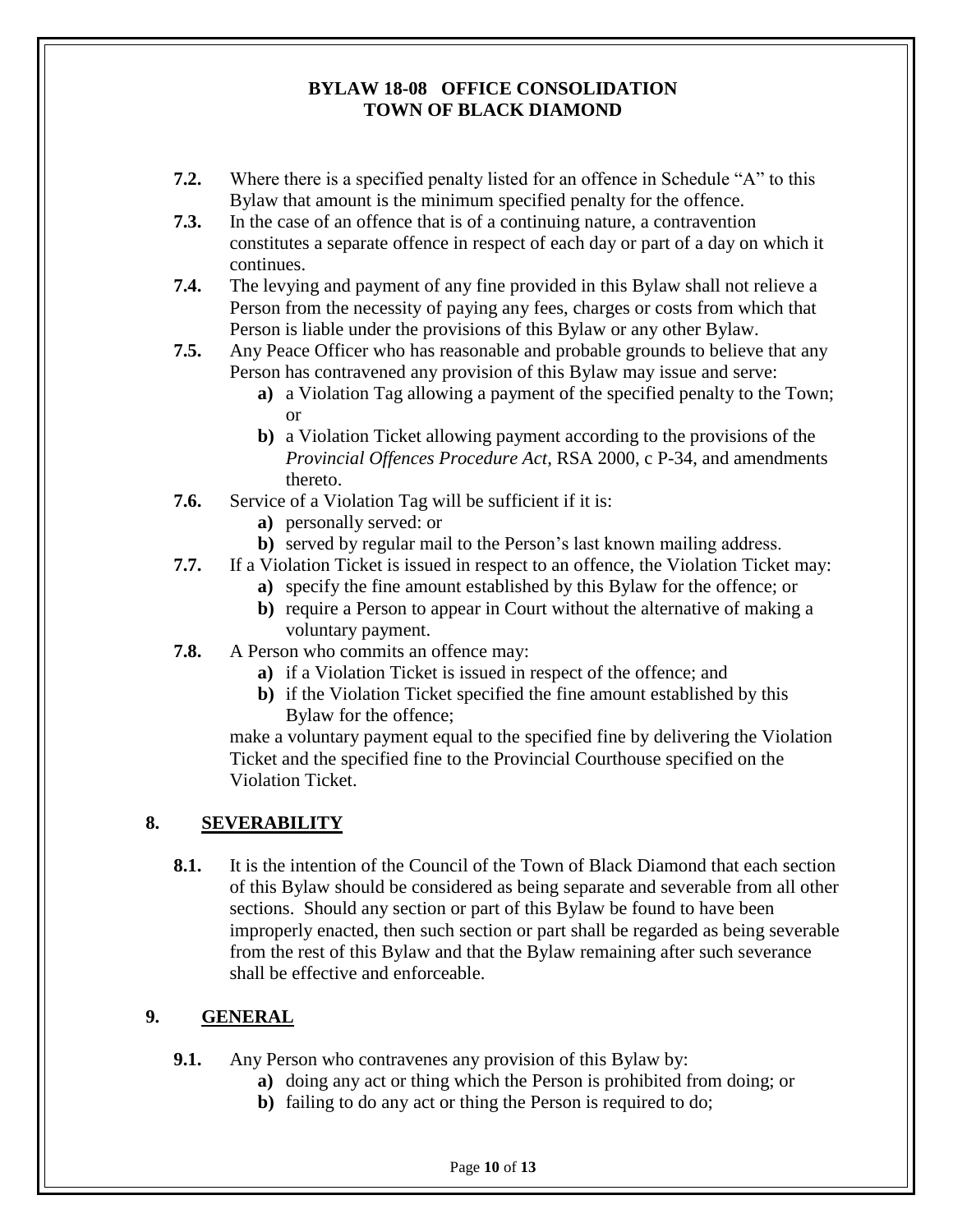is guilty of an offence and any offence created pursuant to this Bylaw is a strict liability offence for the purposes of prosecution under this Bylaw.

- **9.2.** Nothing in this Bylaw relieves a Person from complying with any provision of any federal or provincial law or regulation, other Bylaw, or any requirement of any lawful permit, order or license.
- **9.3.** Words in the singular include the plural and words in the plural include the singular.
- **9.4.** This Bylaw is gender-neutral and, accordingly, any reference to one gender includes any other.
- **9.5.** Schedule "A" shall form a part of this Bylaw and may, from time to time, be amended by Council.
- **9.6.** No provision of this Bylaw or any action taken pursuant to any provision of this Bylaw shall restrict, limit, prevent or preclude the Town from pursuing any other remedy in relation to a premises as provided by the *Municipal Government Act*, or any other law of the Province of Alberta.

This Bylaw will take force and effect upon third and final reading and signing thereof.

| <b>READ A FIRST TIME this</b> | śrd | dav of | Dctober | A.D. 2018. |
|-------------------------------|-----|--------|---------|------------|
|-------------------------------|-----|--------|---------|------------|

**READ A SECOND TIME** this  $\frac{17^{\text{th}}}{\text{atm}}$  day of  $\frac{\text{October}}{\text{October}}$  A.D. 2018.

**READ A THIRD AND FINAL TIME** this  $\frac{17^{th}}{4}$  day of October A.D. 2018.

 *Original Signed Original Signed*  MAYOR LEGISLATIVE SERVICES MANAGER

*October 17, 2018*

Date signed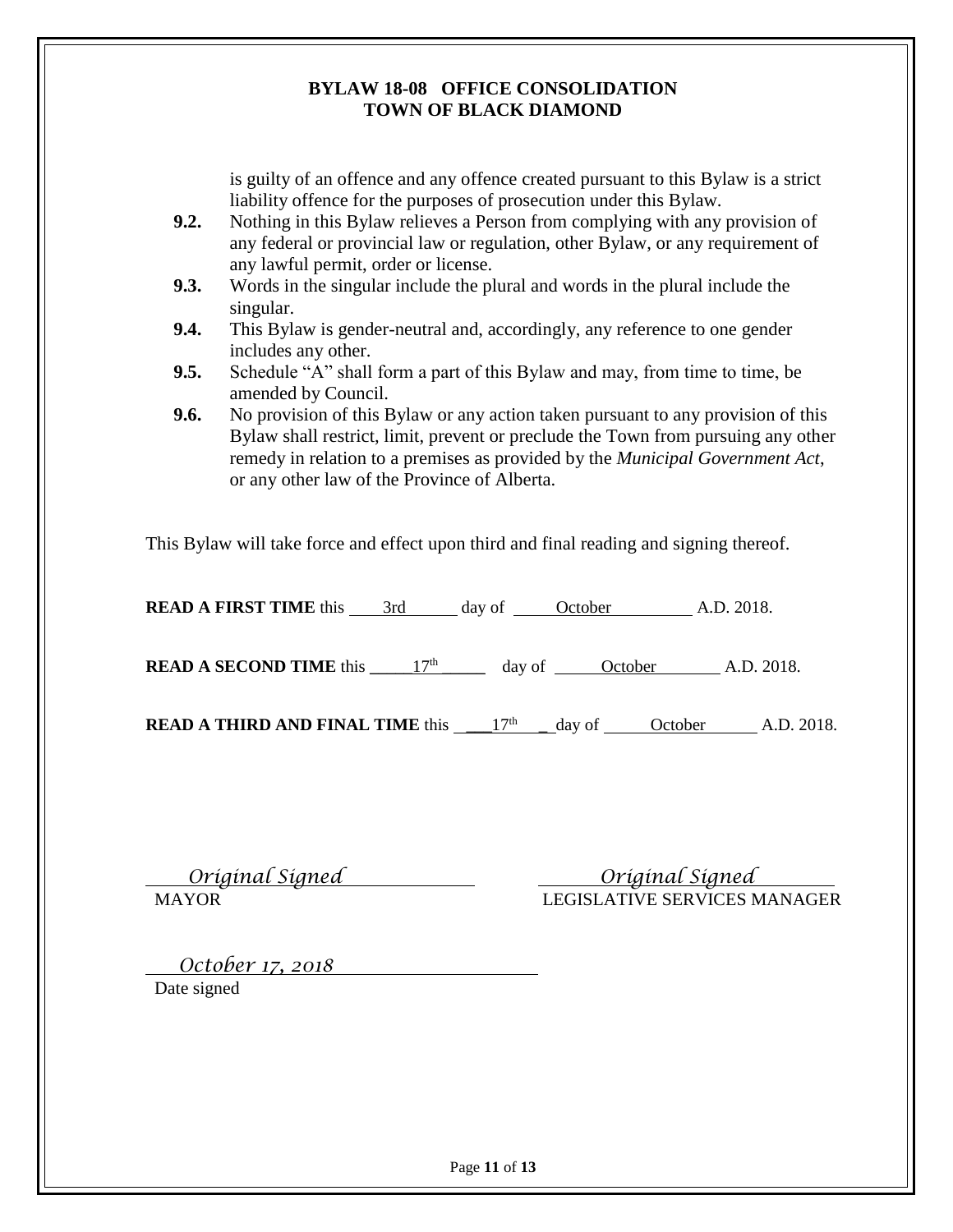# **Schedule "A" PENALTIES**

| <b>Section</b> | <b>Offence</b>                                       | <b>Penalty</b> | Second &<br><b>Subsequent</b><br><b>Penalty</b> |
|----------------|------------------------------------------------------|----------------|-------------------------------------------------|
| 4.1            | Smoke in Designated Public Place                     | \$250.00       | \$500.00                                        |
| 4.2            | Permit Smoking in Designated Public Place            | \$250.00       | \$500.00                                        |
| 4.3            | Smoke with Minor in motor vehicle in<br>Public place | \$250.00       | \$500.00                                        |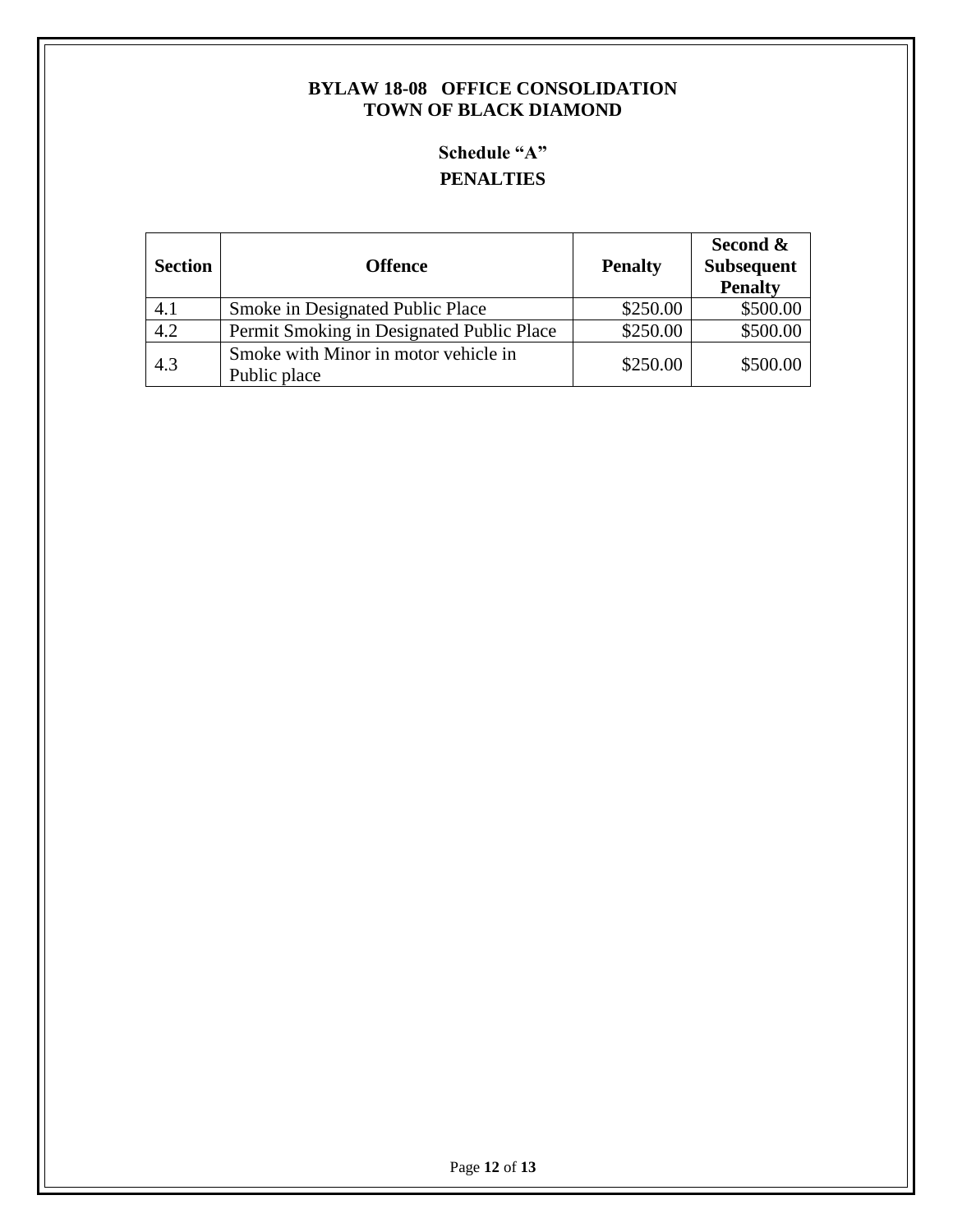# **Bylaw 18-08**

# **Smoking and Vaping Bylaw**

# **Office Consolidation**

Following are the amending bylaws used in the Office Consolidation of this Bylaw, in order of Occurrence, as listed on Page 2 of this Consolidation document.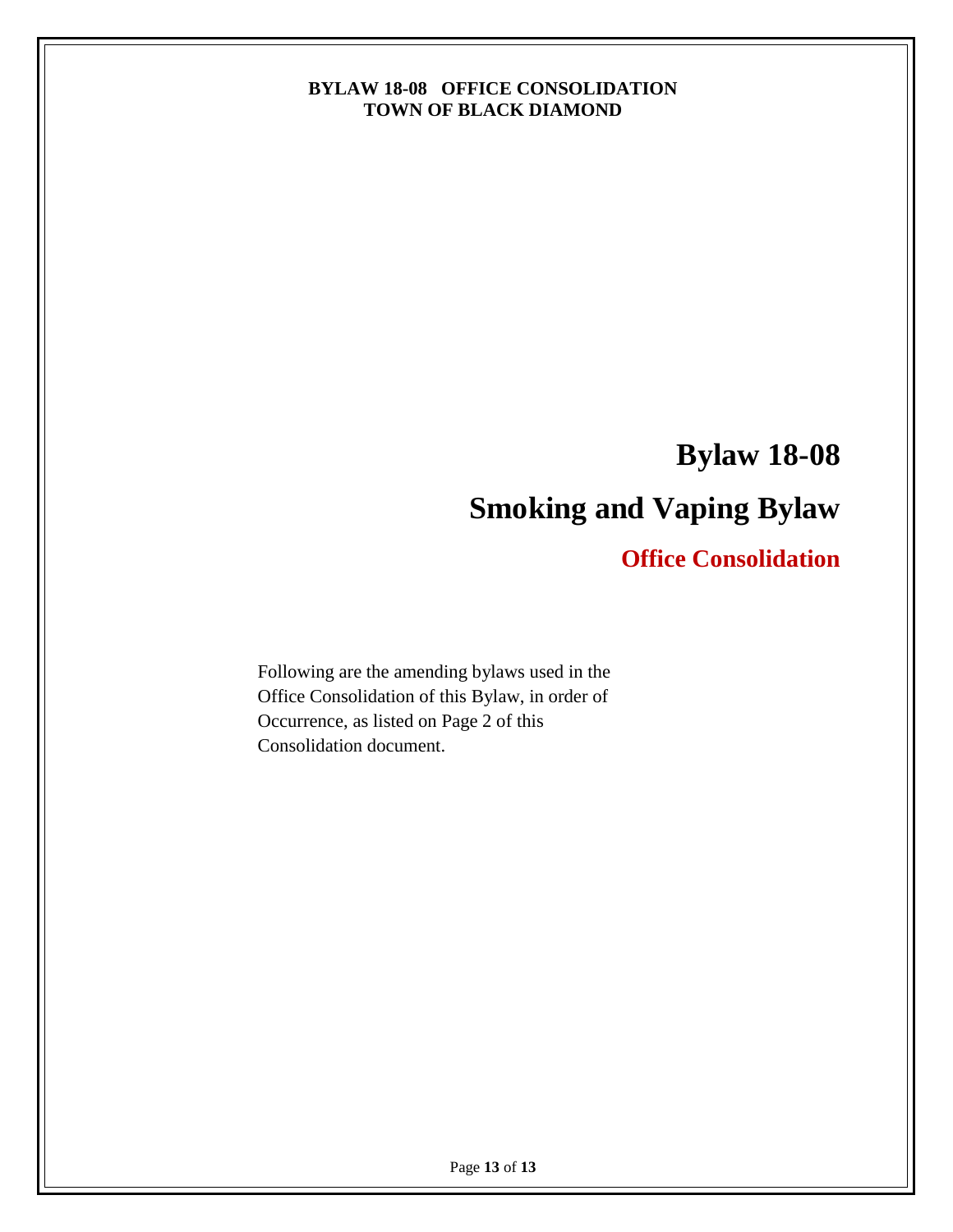# **BYLAW 18-10 TOWN OF BLACK DIAMOND**

# A BYLAW TO AMEND A BYLAW WITHIN THE TOWN OF BLACK DIAMOND, IN THE PROVINCE OF ALBERTA.

WHEREAS, pursuant to the Municipal Government Act, R.S.A. 2000, c. M-26, and amendments thereto, the Council of the Town of Black Diamond in the Province of Alberta has adopted Bylaw 18-08 Smoking and Vaping Bylaw;

AND WHEREAS, the Council wishes to exercise its authority pursuant to the Municipal Government Act to amend Bylaw 18-08 Smoking and Vaping Bylaw;

NOW THEREFORE the Council of the Town of Black Diamond, in the Province of Alberta, duly assembled, hereby enacts as follows:

#### 1. **AMENDMENTS**

- $1.1.$ Delete Section 3.18. k) in its entirety and renumber the remainder of Section 3.18. accordingly.
- $1.2.$ Delete Section 4.3 in its entirety and replace it with:
	- 4.3. No person shall smoke in a vehicle in which a minor is present.
- $1.3.$ Add a new Section 4.5., as follows:
	- 4.5. Despite any other provision of this Bylaw a person may, inside an enclosed premises where the primary function of the premises is the sale of electronic smoking devices, use an electronic smoking device to sample a product, other than tobacco or cannabis, prior to purchase.

#### $2.$ **SEVERABILITY**

 $2.1.$ It is the intention of the Council of the Town of Black Diamond that each section of this Bylaw should be considered as being separate and severable from all other sections. Should any section or part of this Bylaw be found to have been improperly enacted, then such section or part shall be regarded as being severable from the rest of this Bylaw and that the Bylaw remaining after such severance shall be effective and enforceable.

This Bylaw will take force and effect upon third and final reading and signing thereof.

**READ A FIRST TIME** this  $\frac{7^{th}}{2^{th}}$  day of <u>November A.D.</u> 2018.